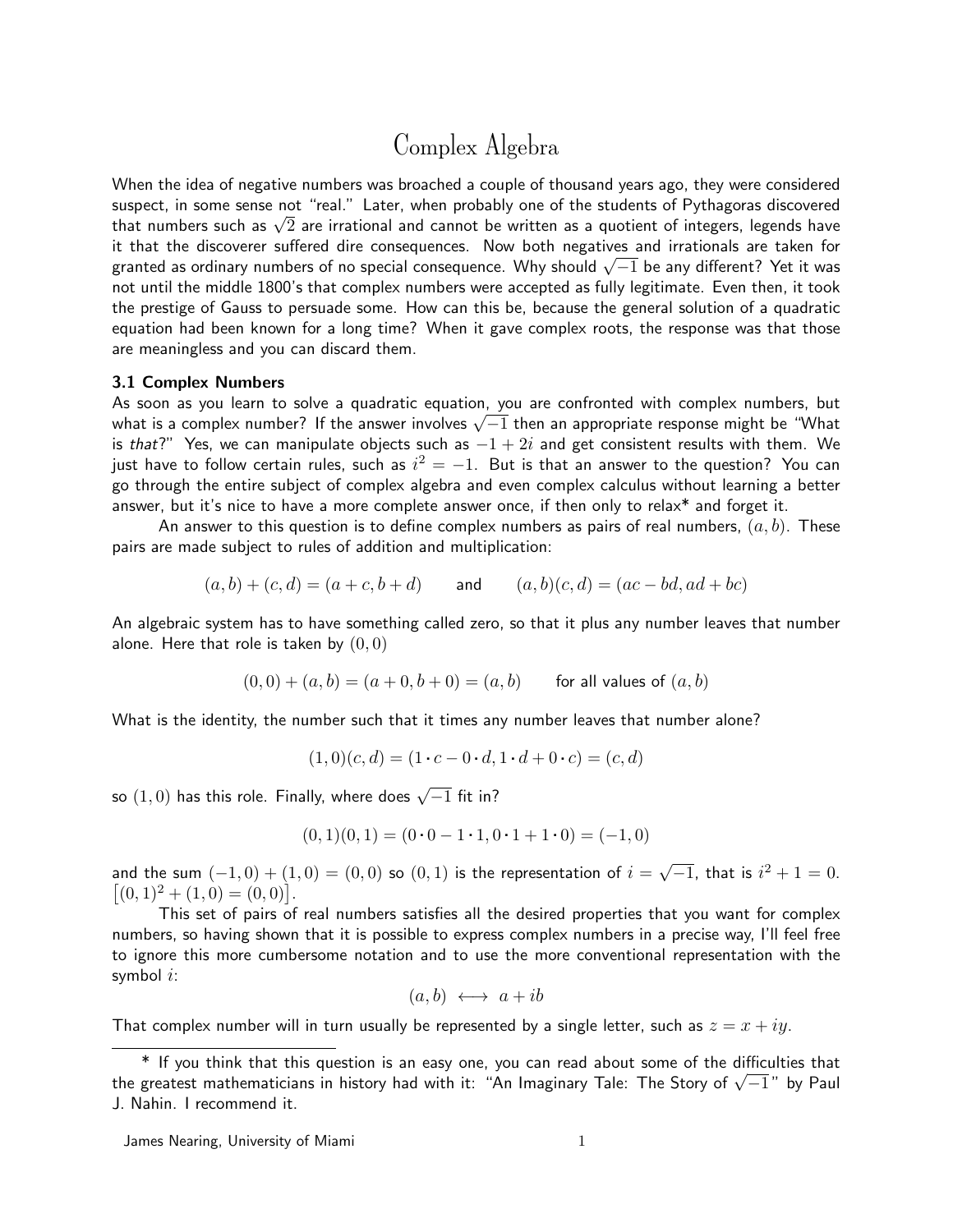The graphical interpretation of complex numbers is the Cartesian geometry of the plane. The x and y in  $z = x + iy$  indicate a point in the plane, and the operations of addition and multiplication can be interpreted as operations in the plane. Addition of complex numbers is simple to interpret; it's nothing more than common vector addition where you think of the point as being a vector from the origin. It reproduces the parallelogram law of vector addition.

 $= x_1 + iy$  $z_2 = x_2 + iy_2$  $y_1 + y_2$  $z_1 + z_2$  $x_1 + x_2$ 

The *magnitude* of a complex number is defined in the same way that you define the magnitude of a vector in the plane. It is the distance to the origin using the Euclidean idea of distance.

$$
|z| = |x + iy| = \sqrt{x^2 + y^2}
$$
 (3.1)

The multiplication of complex numbers doesn't have such a familiar interpretation in the language of vectors. (And why should it?)

# 3.2 Some Functions

For the algebra of complex numbers I'll start with some simple looking questions of the sort that you For the algebra of complex numbers I if start with some simple looking questions of the sort that you<br>know how to handle with real numbers. If z is a complex number, what are  $z^2$  and  $\sqrt{z}$ ? Use x and y for real numbers here.

$$
z = x + iy
$$
, so  $z^2 = (x + iy)^2 = x^2 - y^2 + 2ixy$ 

That was easy, what about the square root? A little more work:

<span id="page-1-0"></span>
$$
\sqrt{z} = w \Longrightarrow z = w^2
$$

If  $z = x + iy$  and the unknown is  $w = u + iv$  (u and v real) then

$$
x + iy = u2 - v2 + 2iuv, \t so \t x = u2 - v2 \t and \t y = 2uv
$$

These are two equations for the two unknowns  $u$  and  $v$ , and the problem is now to solve them.

$$
v = \frac{y}{2u}
$$
, so  $x = u^2 - \frac{y^2}{4u^2}$ , or  $u^4 - xu^2 - \frac{y^2}{4} = 0$ 

This is a quadratic equation for  $u^2.$ 

$$
u^{2} = \frac{x \pm \sqrt{x^{2} + y^{2}}}{2}, \text{ then } u = \pm \sqrt{\frac{x \pm \sqrt{x^{2} + y^{2}}}{2}}
$$
(3.2)

Use  $v = y/2u$  and you have four roots with the four possible combinations of plus and minus signs. You're supposed to get only two square roots, so something isn't right yet; which of these four have to be thrown out? See problem [3.2.](#page-9-0)

What is the reciprocal of a complex number? You can treat it the same way as you did the square root: solve for it.

$$
(x+iy)(u+iv) = 1, \qquad \text{so} \qquad xu - yv = 1, \qquad xv + yu = 0
$$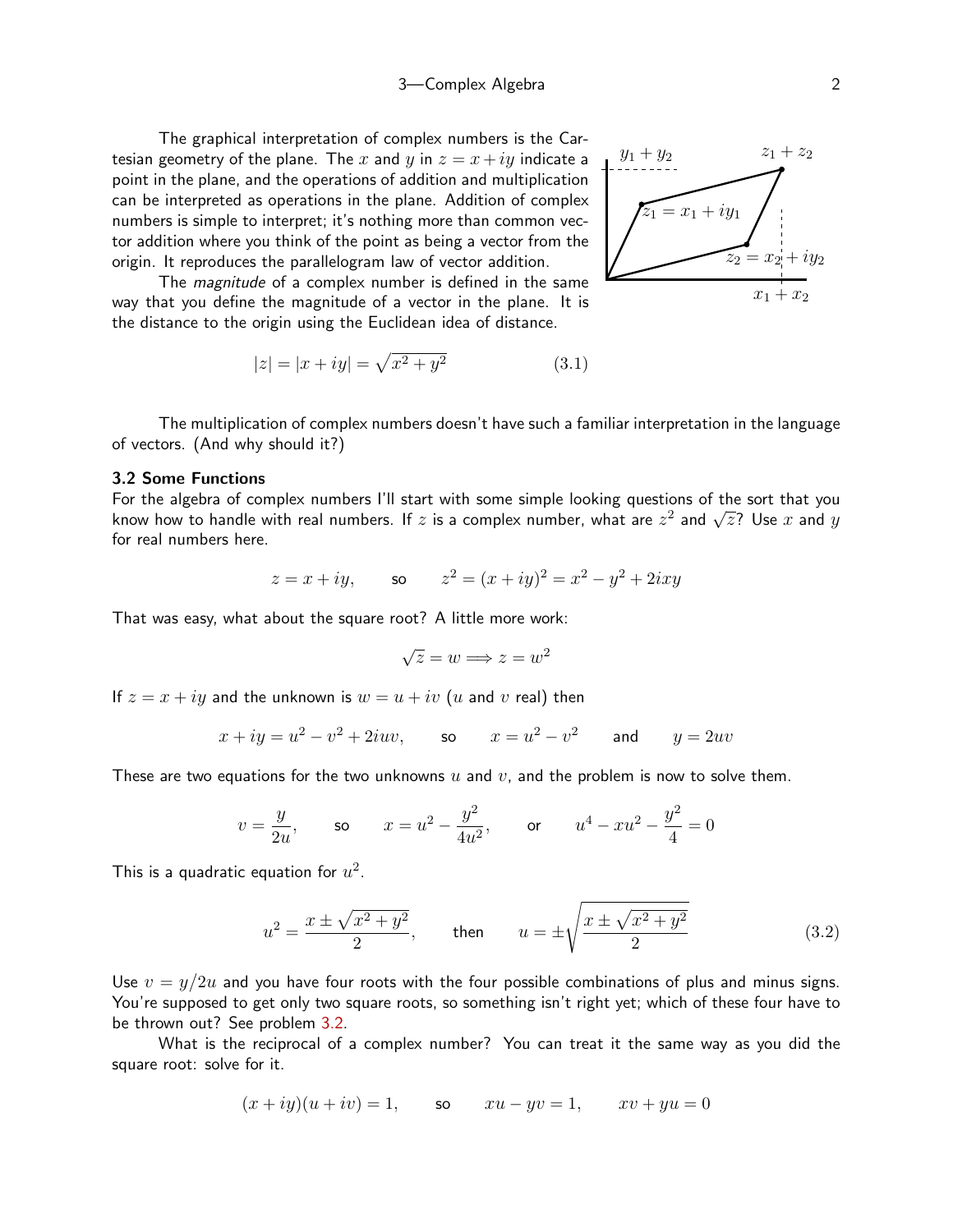Solve the two equations for  $u$  and  $v$ . The result is

<span id="page-2-1"></span>
$$
\frac{1}{z} = \frac{x - iy}{x^2 + y^2} \tag{3.3}
$$

See problem [3.3.](#page-9-1) At least it's obvious that the dimensions are correct even before you verify the algebra. In both of these cases, the square root and the reciprocal, there is another way to do it, a much simpler way. That's the subject of the next section.

#### Complex Exponentials

A function that is central to the analysis of differential equations and to untold other mathematical ideas: the exponential, the familiar  $e^x$ . What is this function for complex values of the exponent?

<span id="page-2-2"></span>
$$
e^z = e^{x+iy} = e^x e^{iy} \tag{3.4}
$$

This means that all that's necessary is to work out the value for the purely imaginary exponent, and the general case is then just a product. There are several ways to work this out, and I'll pick what is probably the simplest. Use the series expansions Eq. (2.4) for the exponential, the sine, and the cosine and apply it to this function.

$$
e^{iy} = 1 + iy + \frac{(iy)^2}{2!} + \frac{(iy)^3}{3!} + \frac{(iy)^4}{4!} + \cdots
$$
  
=  $1 - \frac{y^2}{2!} + \frac{y^4}{4!} - \cdots + i\left[y - \frac{y^3}{3!} + \frac{y^5}{5!} - \cdots\right] = \cos y + i\sin y$  (3.5)

A few special cases of this are worth noting:  $e^{i\pi/2}=i$ , also  $e^{i\pi}=-1$  and  $e^{2i\pi}=1$ . In fact,  $e^{2n\pi i} = 1$  so the exponential is a periodic function in the imaginary direction.

The magnitude or absolute value of a complex number  $z = x + iy$  is  $r = \sqrt{x^2 + y^2}$ . Combine this with the complex exponential and you have another way to represent complex numbers.

<span id="page-2-0"></span>

This is the polar form of a complex number and  $x + iy$  is the rectangular form of the same number. The magnitude is  $|z| = r = \sqrt{x^2 + y^2}$ . What is  $\sqrt{i}$ ? Express it in polar form:  $(e^{i\pi/2})^{1/2}$ , or better,  $(e^{i(2n\pi + \pi/2)})^{1/2}$ . This is

$$
e^{i(n\pi + \pi/4)} = (e^{i\pi})^n e^{i\pi/4} = \pm(\cos\pi/4 + i\sin\pi/4) = \pm \frac{1+i}{\sqrt{2}}
$$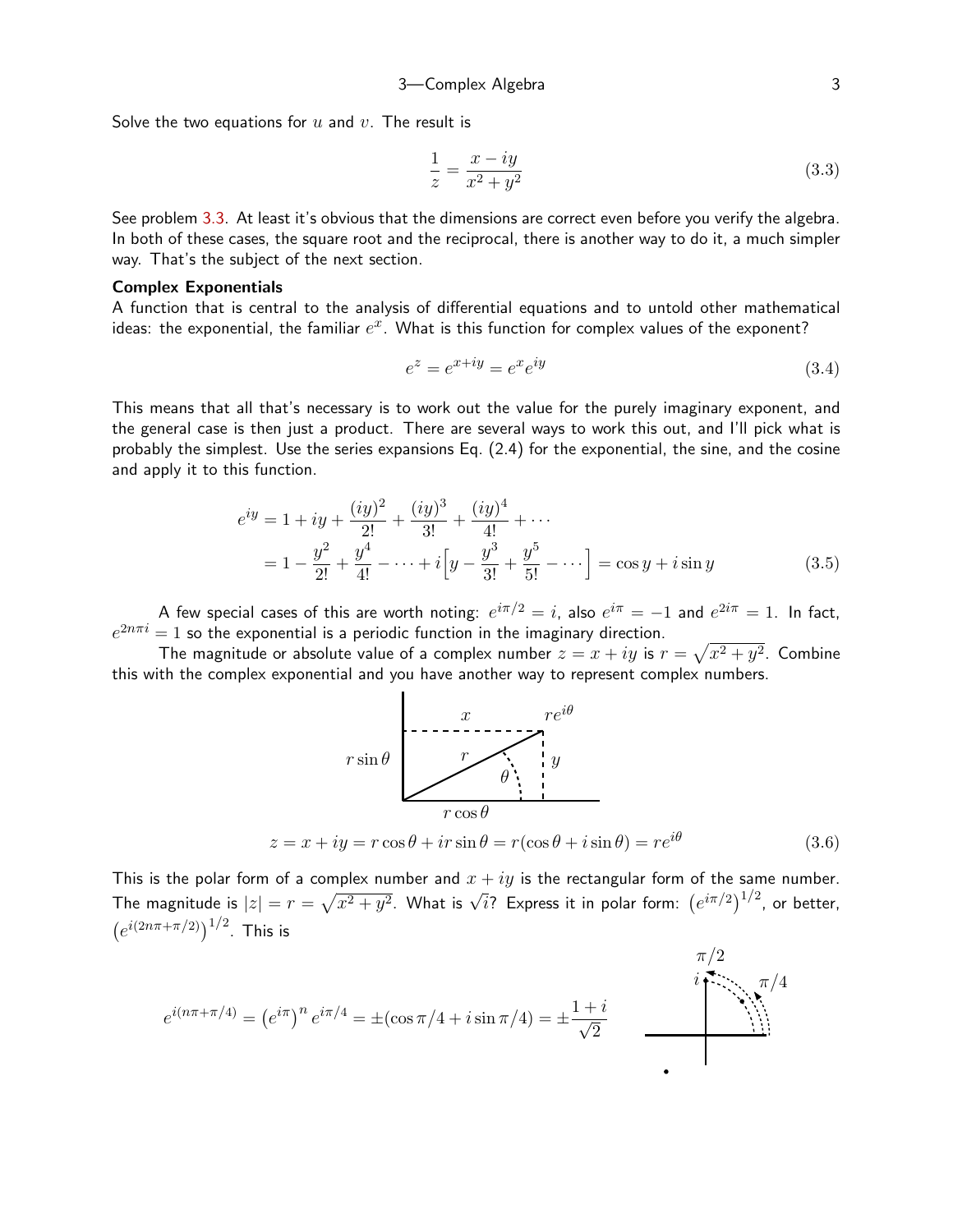## 3—Complex Algebra 4

#### 3.3 Applications of Euler's Formula

When you are adding or subtracting complex numbers, the rectangular form is more convenient, but when you're multiplying or taking powers the polar form has advantages.

$$
z_1 z_2 = r_1 e^{i\theta_1} r_2 e^{i\theta_2} = r_1 r_2 e^{i(\theta_1 + \theta_2)} \tag{3.7}
$$

Putting it into words, you multiply the magnitudes and add the angles in polar form.

From this you can immediately deduce some of the common trigonometric identities. Use Euler's formula in the preceding equation and write out the two sides.

$$
r_1(\cos\theta_1 + i\sin\theta_1)r_2(\cos\theta_2 + i\sin\theta_2) = r_1r_2[\cos(\theta_1 + \theta_2) + i\sin(\theta_1 + \theta_2)]
$$

The factors  $r_1$  and  $r_2$  cancel. Now multiply the two binomials on the left and match the real and the imaginary parts to the corresponding terms on the right. The result is the pair of equations

<span id="page-3-0"></span>
$$
\cos(\theta_1 + \theta_2) = \cos\theta_1 \cos\theta_2 - \sin\theta_1 \sin\theta_2 \n\sin(\theta_1 + \theta_2) = \cos\theta_1 \sin\theta_2 + \sin\theta_1 \cos\theta_2
$$
\n(3.8)

and you have a much simpler than usual derivation of these common identities. You can do similar manipulations for other trigonometric identities, and in some cases you will encounter relations for which there's really no other way to get the result. That is why you will find that in physics applications where you might use sines or cosines (oscillations, waves) no one uses anything but complex exponentials. Get used to it.

The trigonometric functions of complex argument follow naturally from these.

$$
e^{i\theta} = \cos \theta + i \sin \theta
$$
, so, for negative angle  $e^{-i\theta} = \cos \theta - i \sin \theta$ 

Add these and subtract these to get

<span id="page-3-1"></span>
$$
\cos \theta = \frac{1}{2} (e^{i\theta} + e^{-i\theta}) \qquad \text{and} \qquad \sin \theta = \frac{1}{2i} (e^{i\theta} - e^{-i\theta}) \tag{3.9}
$$

What is this if  $\theta = iy$ ?

$$
\cos iy = \frac{1}{2}(e^{-y} + e^{+y}) = \cosh y \qquad \text{and} \qquad \sin iy = \frac{1}{2i}(e^{-y} - e^{+y}) = i\sinh y \tag{3.10}
$$

Apply Eq. [\(3.8\)](#page-3-0) for the addition of angles to the case that  $\theta = x + iy$ .

$$
\cos(x + iy) = \cos x \cos iy - \sin x \sin iy = \cos x \cosh y - i \sin x \sinh y \quad \text{and}
$$
  

$$
\sin(x + iy) = \sin x \cosh y + i \cos x \sinh y \quad (3.11)
$$

You can see from this that the sine and cosine of complex angles can be real and larger than one. The hyperbolic functions and the circular trigonometric functions are now the same functions. You're just looking in two different directions in the complex plane. It's as if you are changing from the equation of a circle,  $x^2 + y^2 = R^2$ , to that of a hyperbola,  $x^2 - y^2 = R^2$ . Compare this to the hyperbolic functions at the beginning of chapter one.

Equation ([3.9\)](#page-3-1) doesn't require that  $\theta$  itself be real; call it  $z$ . Then what is  $\sin^2 z + \cos^2 z$ ?

<span id="page-3-2"></span>
$$
\cos z = \frac{1}{2} (e^{iz} + e^{-iz}) \quad \text{and} \quad \sin z = \frac{1}{2i} (e^{iz} - e^{-iz})
$$

$$
\cos^2 z + \sin^2 z = \frac{1}{4} [e^{2iz} + e^{-2iz} + 2 - e^{2iz} - e^{-2iz} + 2] = 1
$$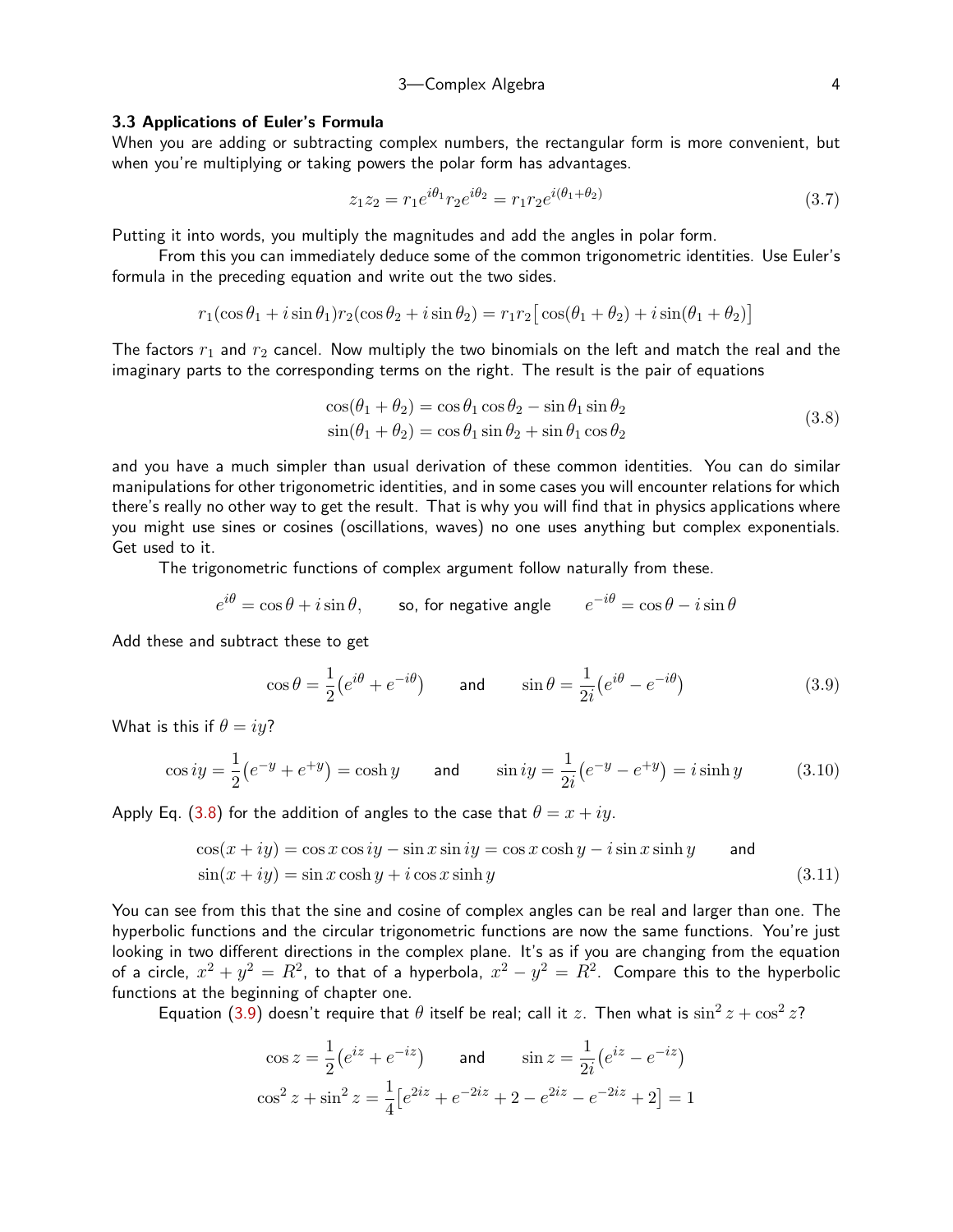This polar form shows a geometric interpretation for the periodicity of the exponential.  $\,e^{i(\theta + 2\pi)} =$  $e^{i\theta}=e^{i(\theta+2k\pi)}$ . In the picture, you're going around a circle and coming back to the same point. If the angle  $\theta$  is negative you're just going around in the opposite direction. An angle of  $-\pi$  takes you to the same point as an angle of  $+\pi$ .

# Complex Conjugate

The complex conjugate of a number  $z = x + iy$  is the number  $z^* = x - iy$ . Another common notation is  $\bar{z}.$  The product  $z^*z$  is  $(x-iy)(x+iy)=x^2+y^2$  and that is  $|z|^2,$  the square of the magnitude of z. You can use this to rearrange complex fractions, combining the various terms with i in them and putting them in one place. This is best shown by some examples.

$$
\frac{3+5i}{2+3i} = \frac{(3+5i)(2-3i)}{(2+3i)(2-3i)} = \frac{21+i}{13}
$$

What happens when you add the complex conjugate of a number to the number,  $z + z^*$ ? What happens when you subtract the complex conjugate of a number from the number? If one number is the complex conjugate of another, how do their squares compare?

What about their cubes?

What about  $z + z^2$  and  $z^* + z^{*2}$ ?

What about comparing  $e^z=e^{x+iy}$  and  $e^{z^*}$ ?

What is the product of a number and its complex conjugate written in polar form? Compare  $\cos z$  and  $\cos z^*$ .

What is the quotient of a number and its complex conjugate?

What about the magnitude of the preceding quotient?

#### **Examples**

Simplify these expressions, making sure that you can do all of these manipulations yourself.

$$
\frac{3-4i}{2-i} = \frac{(3-4i)(2+i)}{(2-i)(2+i)} = \frac{10-5i}{5} = 2-i.
$$
  
\n
$$
(3i+1)^2 \left[ \frac{1}{2-i} + \frac{3i}{2+i} \right] = (-8+6i) \left[ \frac{(2+i)+3i(2-i)}{(2-i)(2+i)} \right] = (-8+6i) \frac{5+7i}{5} = \frac{2-26i}{5}.
$$
  
\n
$$
\frac{i^3+i^{10}+i}{i^2+i^{137}+1} = \frac{(-i)+(-1)+i}{(-1)+(i)+(1)} = \frac{-1}{i} = i.
$$

Manipulate these using the polar form of the numbers, though in some cases you can do it either way.

$$
\sqrt{i} = (e^{i\pi/2})^{1/2} = e^{i\pi/4} = \frac{1+i}{\sqrt{2}}.
$$
  
\n
$$
\left(\frac{1-i}{1+i}\right)^3 = \left(\frac{\sqrt{2}e^{-i\pi/4}}{\sqrt{2}e^{i\pi/4}}\right)^3 = \left(e^{-i\pi/2}\right)^3 = e^{-3i\pi/2} = i.
$$
  
\n
$$
\left(\frac{2i}{1+i\sqrt{3}}\right)^{25} = \left(\frac{2e^{i\pi/2}}{2\left(\frac{1}{2}+i\frac{1}{2}\sqrt{3}\right)}\right)^{25} = \left(\frac{2e^{i\pi/2}}{2e^{i\pi/3}}\right)^{25} = \left(e^{i\pi/6}\right)^{25} = e^{i\pi(4+1/2)} = i.
$$

### Roots of Unity

What is the cube root of one? One of course, but not so fast; there are three cube roots, and you can easily find all of them using complex exponentials.

$$
1 = e^{2k\pi i}, \qquad \text{so} \qquad 1^{1/3} = \left(e^{2k\pi i}\right)^{1/3} = e^{2k\pi i/3} \tag{3.12}
$$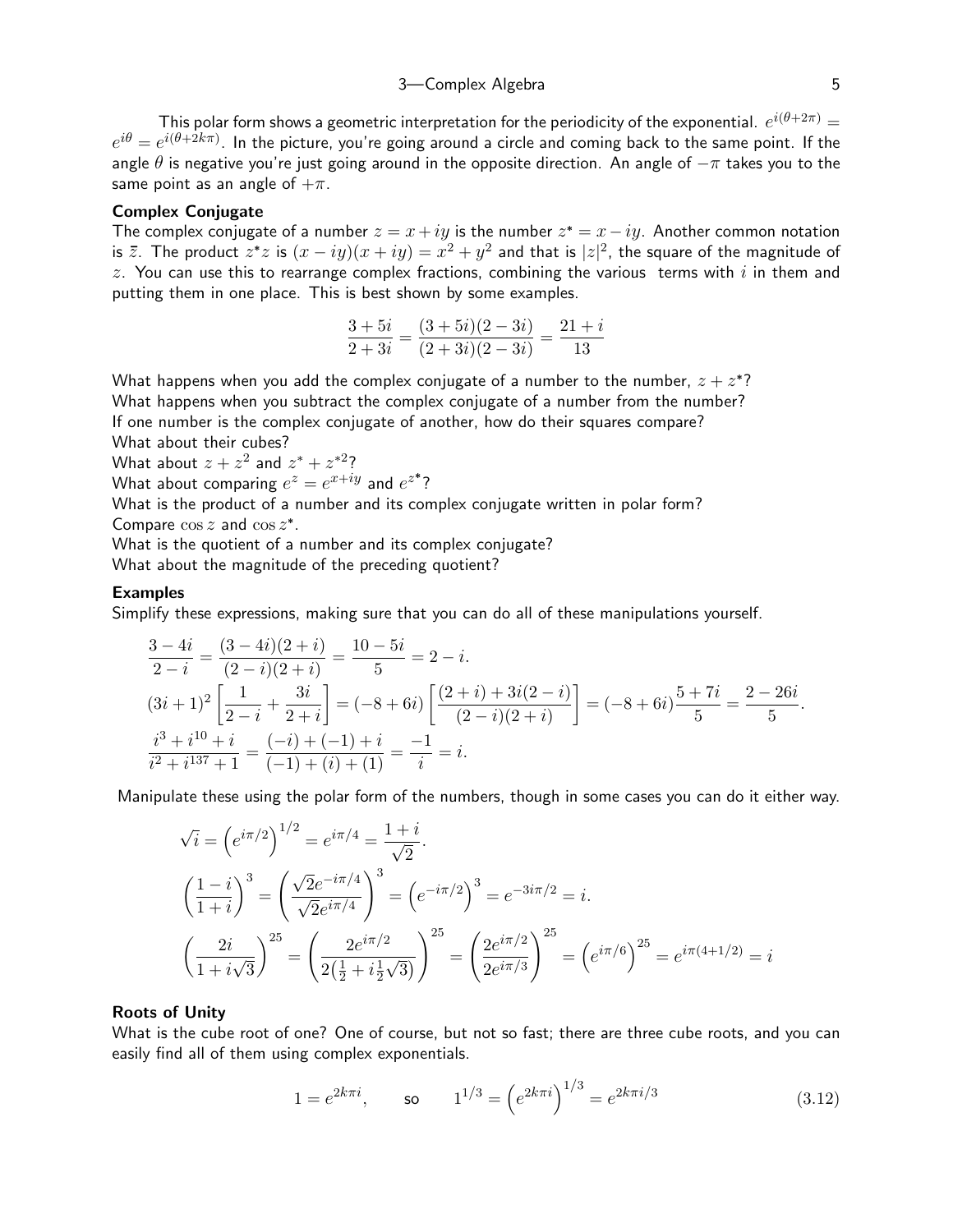and k is any integer.  $k = 0, 1, 2$  give

$$
1^{1/3} = 1, \qquad e^{2\pi i/3} = \cos(2\pi/3) + i\sin(2\pi/3), \qquad e^{4\pi i/3} = \cos(4\pi/3) + i\sin(4\pi/3)
$$

$$
= -\frac{1}{2} + i\frac{\sqrt{3}}{2} \qquad \qquad = -\frac{1}{2} - i\frac{\sqrt{3}}{2}
$$

and other positive or negative integers  $k$  just keep repeating these three values.



The roots are equally spaced around the unit circle. If you want the  $n^{\rm th}$  root, you do the same sort of calculation: the  $1/n$  power and the integers  $k = 0, 1, 2, \ldots, (n - 1)$ . These are n points, and the angles between adjacent ones are equal.

#### 3.4 Geometry

Multiply a number by 2 and you change its length by that factor.

Multiply it by i and you rotate it counterclockwise by  $90^{\circ}$  about the origin.

Multiply is by  $i^2 = -1$  and you rotate it by  $180^\circ$  about the origin. (Either direction:  $i^2 = (-i)^2$ )

The Pythagorean Theorem states that if you construct three squares from the three sides of a right triangle, the sum of the two areas on the shorter sides equals the area of the square constructed on the hypotenuse. What happens if you construct four squares on the four sides of an arbitrary quadrilateral?

Represent the four sides of the quadrilateral by four complex numbers that add to zero. Start from the origin and follow the complex number a. Then follow b, then c, then d. The result brings you back to the origin. Place four squares on the four sides and locate the centers of those squares:  $P_1$ ,  $P_2$ ,... Draw lines between these points as shown.

These lines are orthogonal and have the same length. Stated in the language of complex numbers, this is

<span id="page-5-0"></span>
$$
P_1 - P_3 = i(P_2 - P_4) \tag{3.13}
$$



Pick the origin at one corner, then construct the four center points  $P_{1,2,3,4}$  as complex numbers, following the pattern shown above for the first two. E.g., you get to  $P_1$  from the origin by going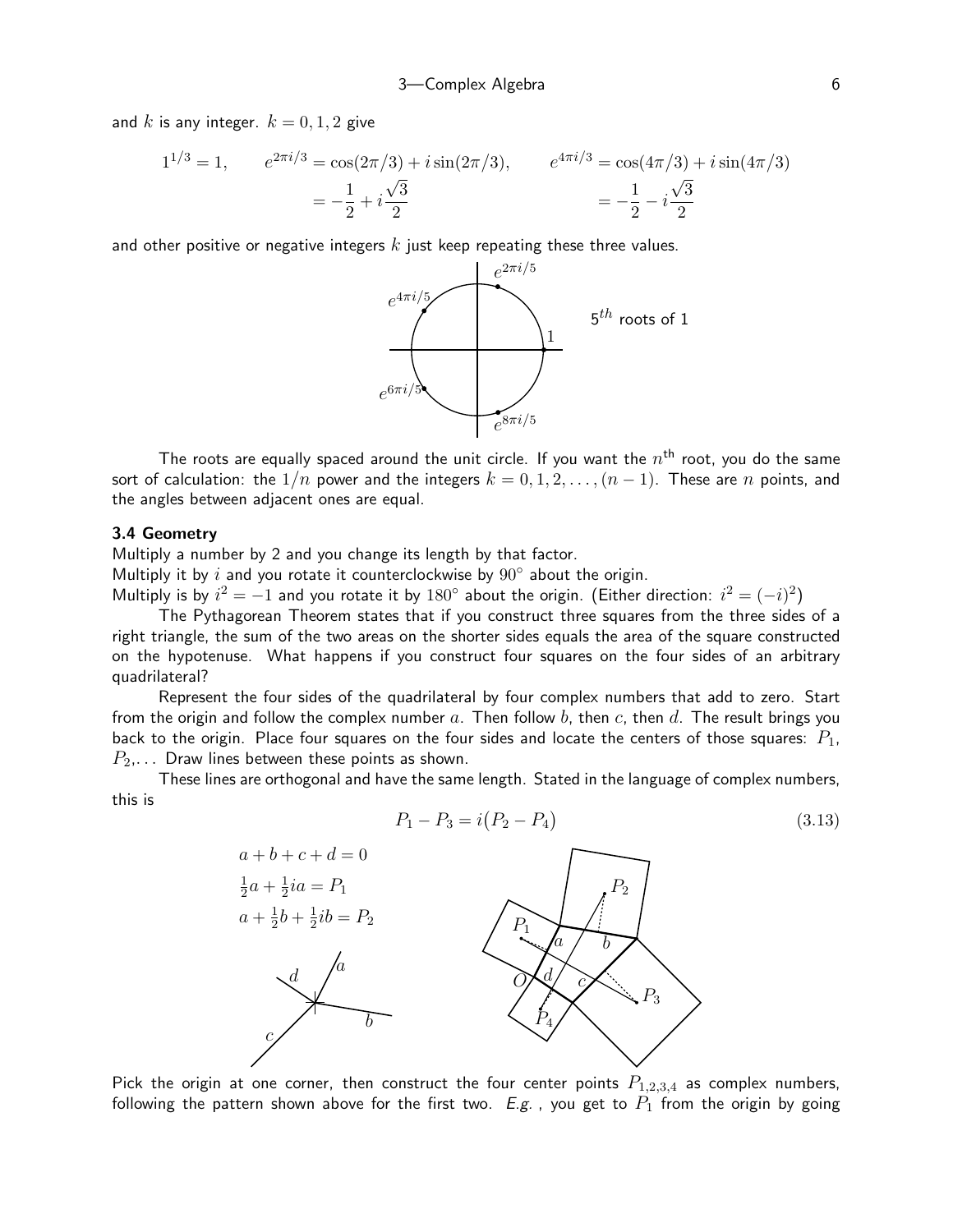halfway along a, turning left, then going the distance  $|a|/2$ . Now write out the two complex number  $P_1 - P_3$  and  $P_2 - P_4$  and finally manipulate them by using the defining equation for the quadrilateral,  $a + b + c + d = 0$ . The result is the stated theorem. See problem [3.54](#page-14-0).

#### 3.5 Series of cosines

There are standard identities for the cosine and sine of the sum of angles and less familiar ones for the sum of two cosines or sines. You can derive that latter sort of equations using Euler's formula and a little manipulation. The sum of two cosines is the real part of  $e^{ix}+e^{iy}$ , and you can use simple identities to manipulate these into a useful form.

$$
x = \frac{1}{2}(x+y) + \frac{1}{2}(x-y)
$$
 and  $y = \frac{1}{2}(x+y) - \frac{1}{2}(x-y)$ 

See problems [3.34](#page-12-0) and [3.35](#page-12-1) to complete these.

What if you have a sum of many cosines or sines? Use the same basic ideas of the preceding manipulations, and combine them with some of the techniques for manipulating series.

$$
1 + \cos \theta + \cos 2\theta + \dots + \cos N\theta = 1 + e^{i\theta} + e^{2i\theta} + \dots + e^{Ni\theta}
$$
 (Real part)

The last series is geometric, so it is nothing more than Eq. (2.3).

$$
1 + e^{i\theta} + (e^{i\theta})^2 + (e^{i\theta})^3 + \dots + (e^{i\theta})^N = \frac{1 - e^{i(N+1)\theta}}{1 - e^{i\theta}}
$$

$$
= \frac{e^{i(N+1)\theta/2} (e^{-i(N+1)\theta/2} - e^{i(N+1)\theta/2})}{e^{i\theta/2} (e^{-i\theta/2} - e^{i\theta/2})} = e^{iN\theta/2} \frac{\sin[(N+1)\theta/2]}{\sin(\theta/2)}
$$
(3.14)

From this you now extract the real part and the imaginary part, thereby obtaining the series you want (plus another one, the series of sines). These series appear when you analyze the behavior of a diffraction grating. Naturally you have to check the plausibility of these results; do the answers work for small  $\theta$ ?

#### 3.6 Logarithms

The logarithm is the inverse function for the exponential. If  $e^w = z$  then  $w = \ln z$ . To determine what this is, let

$$
w = u + iv
$$
 and  $z = re^{i\theta}$ , then  $e^{u+iv} = e^u e^{iv} = re^{i\theta}$ 

This implies that  $e^u=r$  and so  $u=\ln r$ , but it doesn't imply  $v=\theta.$  Remember the periodic nature of the exponential function?  $e^{i\theta}=e^{i(\theta+2n\pi)},$  so you can conclude instead that  $v=\theta+2n\pi.$ 

<span id="page-6-1"></span><span id="page-6-0"></span>
$$
\ln z = \ln \left( re^{i\theta} \right) = \ln r + i(\theta + 2n\pi) \tag{3.15}
$$

has an infinite number of possible values. Is this bad? You're already familiar with the square root function, and that has two possible values,  $\pm$ . This just carries the idea farther. For example  $\ln(-1)$  = iπ or  $3i\pi$  or  $-i\pi$  etc. As with the square root, the specific problem that you're dealing with will tell you which choice to make.

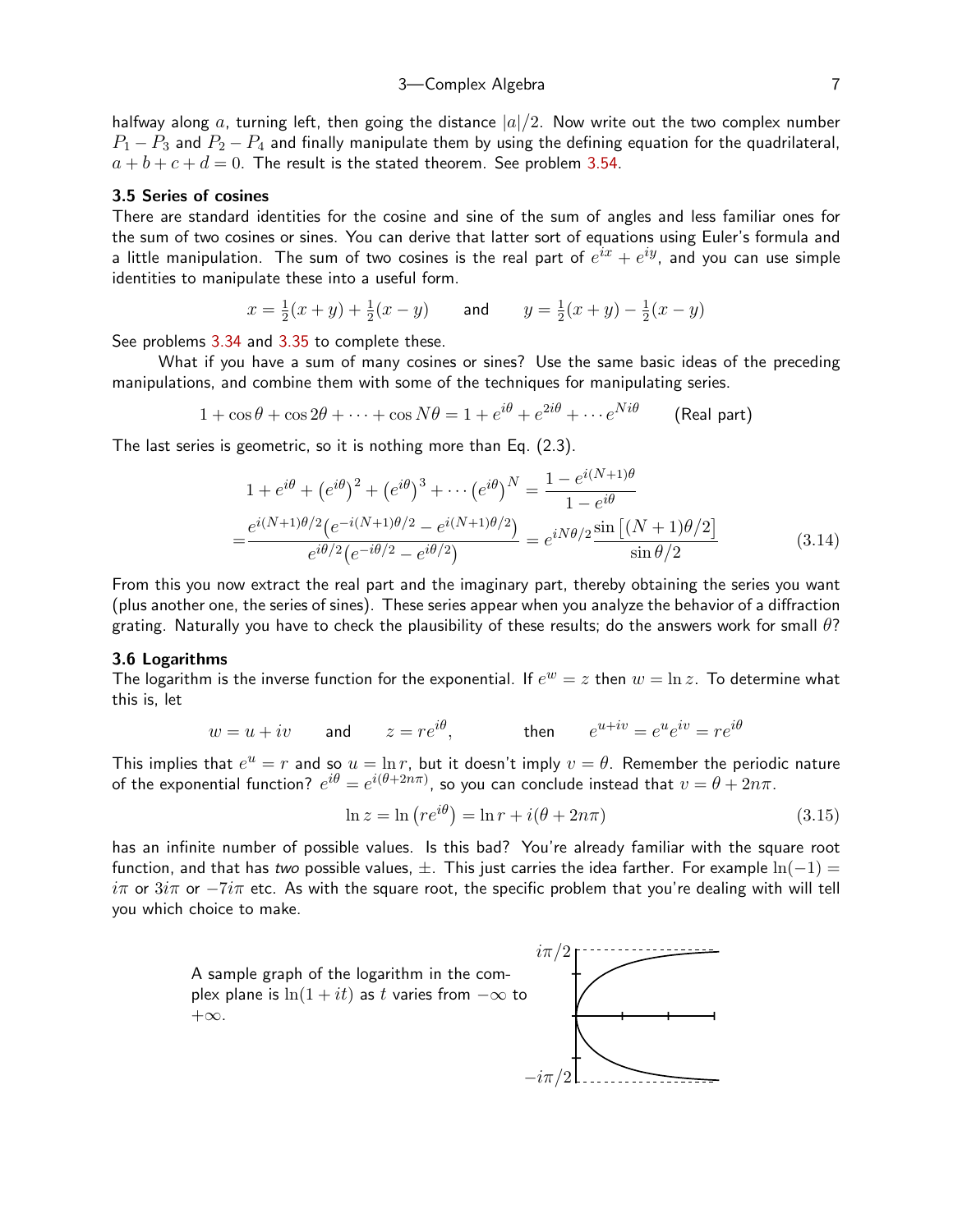# 3.7 Mapping

When you apply a complex function to a region in the plane, it takes that region into another region. When you look at this as a geometric problem you start to get some very pretty and occasionally useful results. Start with a simple example,

<span id="page-7-0"></span>
$$
w = f(z) = e^{z} = e^{x+iy} = e^{x}e^{iy}
$$
\n(3.16)

If  $y = 0$  and x goes from  $-\infty$  to  $+\infty$ , this function goes from 0 to  $\infty$ .

If y is  $\pi/4$  and x goes over this same range of values, f goes from 0 to infinity along the ray at angle  $\pi/4$  above the axis.

At any fixed  $y$ , the horizontal line parallel to the  $x$ -axis is mapped to the ray that starts at the origin and goes out to infinity.

The strip from  $-\infty < x < +\infty$  and  $0 < y < \pi$  is mapped into the upper half plane.



The line B from  $-\infty + i\pi/6$  to  $+\infty + i\pi/6$  is mapped onto the ray B from the origin along the angle  $\pi/6$ .

For comparison, what is the image of the same strip under a different function? Try

$$
w = f(z) = z^2 = x^2 - y^2 + 2ixy
$$

The image of the line of fixed  $y$  is a parabola. The real part of  $w$  has an  $x^2$  in it while the imaginary part is linear in  $x$ . That is the representation of a parabola. The image of the strip is the region among the lines below.



Pretty yes, but useful? In certain problems in electrostatics and in fluid flow, it is possible to use complex algebra to map one region into another, with the accompanying electric fields and potentials or respectively fluid flows mapped from a complicated problem into a simple one. Then you can map the simple solution back to the original problem and you have your desired solution to the original problem. Easier said than done. It's the sort of method that you can learn about when you find that you need it.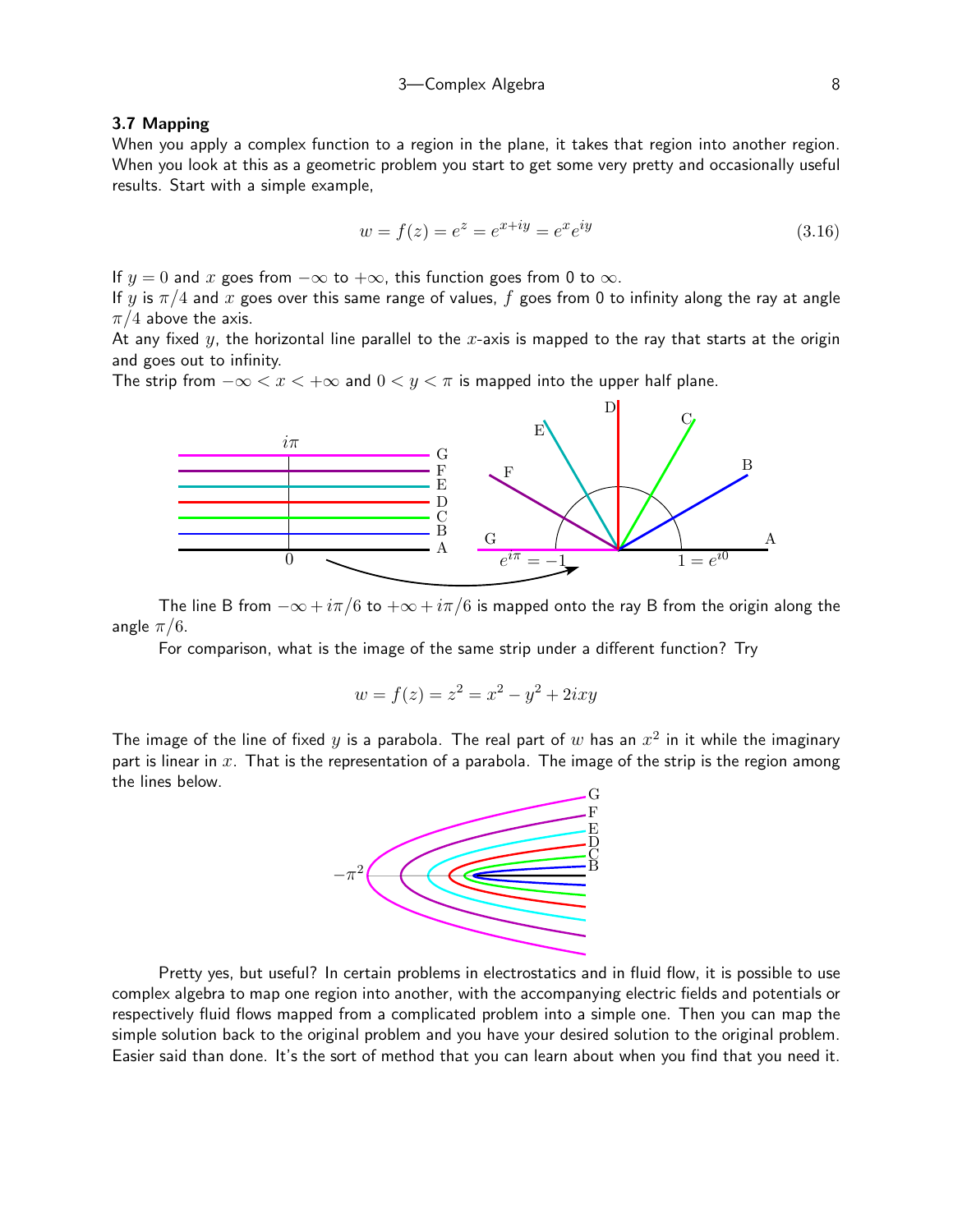#### **Exercises**

1 Express in the form  $a+ib$ :  $(3-i)^2$ ,  $(2-3i)(3+4i)$ . Draw the geometric representation for each calculation.

2 Express in polar form,  $re^{i\theta}$ :  $-2$ ,  $3i$ ,  $3+3i$ . Draw the geometric representation for each.

**3** Show that  $(1+2i)(3+4i)(5+6i)$  satisfies the associative law of multiplication. *I.e.* multiply first pair first or multiply the second pair first, no matter.

4 Solve the equation  $z^2-2z+c=0$  and plot the roots as points in the complex plane. Do this as the real number c moves from  $c = 0$  to  $c = 2$ 

**5** Now show that  $(a+bi){[c+di)(e+fi)} = [(a+bi)(c+di)](e+fi)$ . After all, just because real numbers satisfy the associative law of multiplication it isn't immediately obvious that complex numbers do too.

**6** Given  $z_1 = 2e^{i60^\circ}$  and  $z_2 = 4e^{i120^\circ}$ , evaluate  $z_1^2$ ,  $z_1z_2$ ,  $z_2/z_1$ . Draw pictures too.

 $\bf 7$  Evaluate  $\sqrt{i}$  using the rectangular form, Eq. [\(3.2\)](#page-1-0), and compare it to the result you get by using the polar form.

**8** Given  $f(z) = z^2 + z + 1$ , evaluate  $f(3 + 2i)$ ,  $f(3 - 2i)$ .

**9** For the same  $f$  as the preceding exercise, what are  $f'(3+2i)$  and  $f'(3-2i)$ ?

10 Do the arithmetic and draw the pictures of these computations:

 $(3+2i) + (-1+i),$   $(3+2i) - (-1+i),$   $(-4+3i) - (4+i),$   $-5+(3-5i)$ 

11 Show that the real part of z is  $(z + z^*)/2$ . Find a similar expression for the imaginary part of z.

12 What is  $i^n$  for integer  $n$ ? Draw the points in the complex plane for a variety of positive and negative  $n$ .

13 What is the magnitude of  $(4+3i)/(3-4i)$ ? What is its polar angle?

**14** Evaluate  $(1 + i)^{19}$ .

**15** What is  $\sqrt{1-i}$ ? Do this by the method of Eq. ([3.2\)](#page-1-0).

**16** What is  $\sqrt{1-i}$ ? Do this by the method of Eq. ([3.6\)](#page-2-0).

17 Sketch a plot of the curve  $z = \alpha e^{i\alpha}$  as the real parameter  $\alpha$  varies from zero to infinity. Does the behavior of your sketch conform to the small  $\alpha$  behavior of the function? (And when no one's looking you can plug in a few numbers for  $\alpha$  to see what this behavior is.)

18 Verify the graph following Eq. ([3.15](#page-6-0)).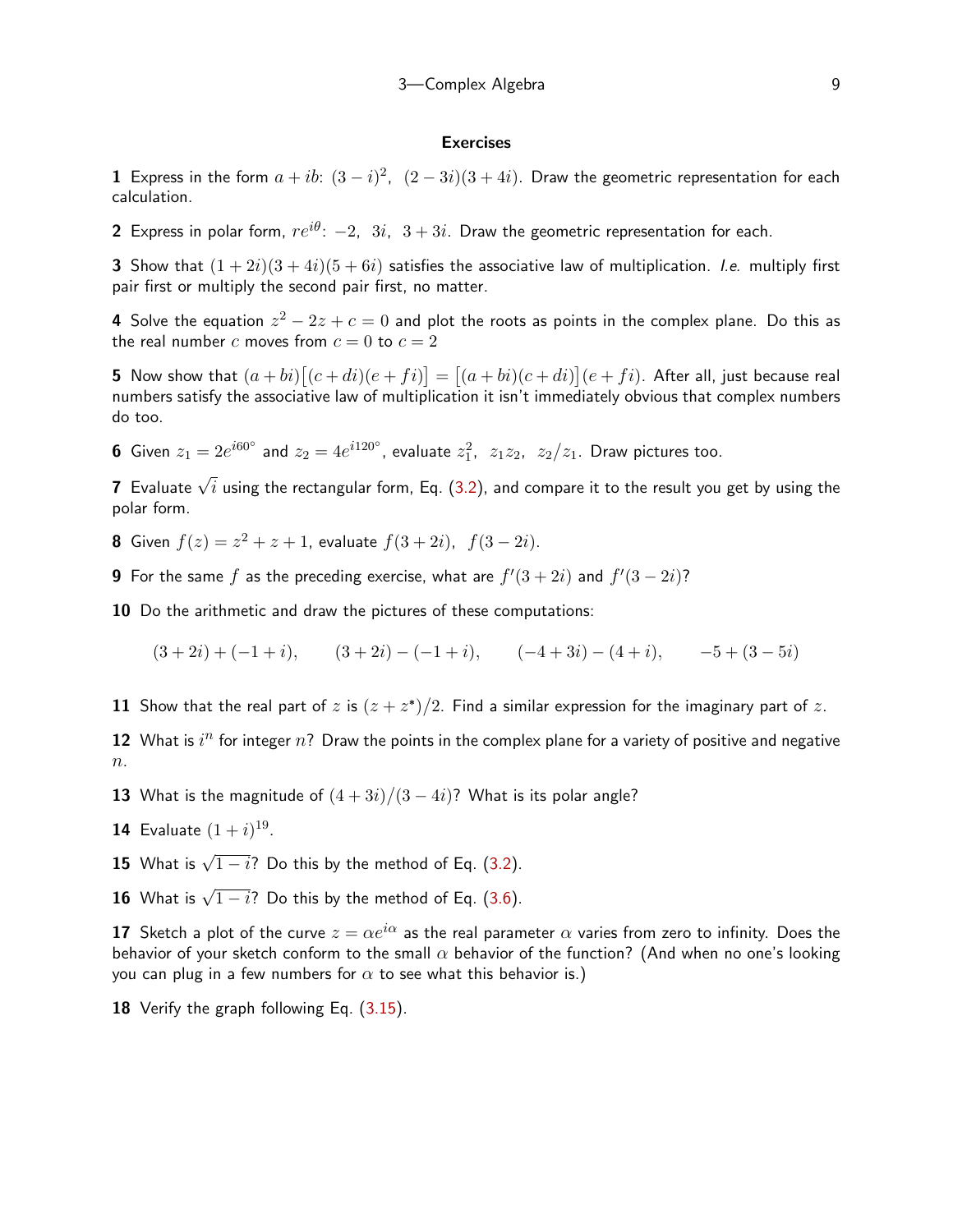# Problems

3.1 Pick a pair of complex numbers and plot them in the plane. Compute their product and plot that point. Do this for several pairs, trying to get a feel for how complex multiplication works. When you do this, be sure that you're not simply repeating yourself. Place the numbers in qualitatively different places.

<span id="page-9-0"></span>3.2 In the calculation of the square root of a complex number,Eq. [\(3.2\)](#page-1-0), I found four roots instead of two. Which ones don't belong? Do the other two expressions have any meaning?

<span id="page-9-1"></span>3.3 Finish the algebra in computing the reciprocal of a complex number, Eq. [\(3.3\)](#page-2-1).

3.4 Pick a complex number and plot it in the plane. Compute its reciprocal and plot it. Compute its square and square root and plot them. Do this for several more (qualitatively different) examples.

**3.5** Plot  $e^{ct}$  in the plane where  $c$  is a complex constant of your choosing and the parameter  $t$  varies over  $0 \le t \le \infty$ . Pick another couple of values for c to see how the resulting curves change. Don't pick values that simply give results that are qualitatively the same; pick values sufficiently varied so that you can get different behavior. If in doubt about how to plot these complex numbers as functions of  $t$ , pick a few numerical values: e.g.  $t = 0.01, 0.1, 0.2, 0.3$ , etc. Ans: Spirals or straight lines, depending on where you start

**3.6** Plot sin ct in the plane where c is a complex constant of your choosing and the parameter t varies over  $0 \le t \le \infty$ . Pick another couple of qualitatively different values for c to see how the resulting curves change.

**3.7** Solve the equation  $z^2 + iz + 1 = 0$ 

3.8 Just as Eq. [\(3.11](#page-3-2)) presents the circular functions of complex arguments, what are the hyperbolic functions of complex arguments?

**3.9** From  $(e^{ix})^3$ , deduce trigonometric identities for the cosine and sine of triple angles in terms of single angles. Ans:  $\cos 3x = \cos x - 4 \sin^2 x \cos x = 4 \cos^3 x - 3 \cos x$ 

**3.10** For arbitrary integer  $n>1$ , compute the sum of all the  $n^{\text{th}}$  roots of one. (When in doubt, try  $n = 2, 3, 4$  first.)

**3.11** Either solve for z in the equation  $e^z = 0$  or prove that it can't be done.

**3.12** Evaluate  $z/z^*$  in polar form.

**3.13** From the geometric picture of the magnitude of a complex number, the set of points  $z$  defined by  $|z - z_0| = R$  is a circle. Write it out in rectangular components to see what this is in conventional Cartesian coordinates.

**3.14** An ellipse is the set of points z such that the sum of the distances to two fixed points is a constant:  $|z - z_1| + |z - z_2| = 2a$ . Pick the two points to be  $z_1 = -f$  and  $z_2 = +f$  on the real axis  $(f < a)$ . Write z as  $x + iy$  and manipulate this equation for the ellipse into a simple standard form. I suggest that you leave everything in terms of complex numbers  $(z,\,z^*,\,z_1,\,z_1^*,\,etc.\,$  ) until some distance into the problem. Use  $x + iy$  only after it becomes truly useful to do so.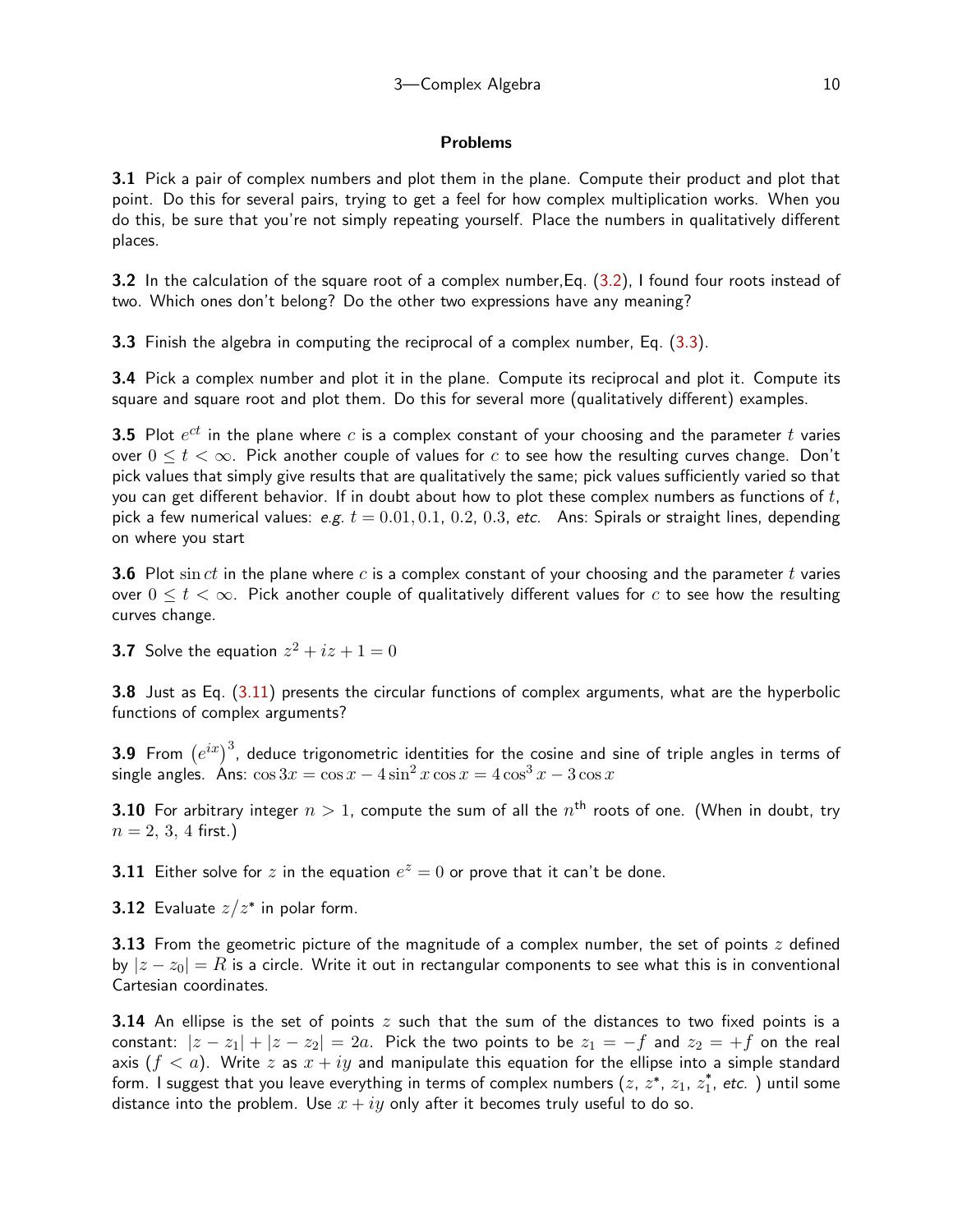**3.15** Repeat the previous problem, but for the set of points such that the *difference* of the distances from two fixed points is a constant.

**3.16** There is a vertical line  $x = -f$  and a point on the x-axis  $z_0 = +f$ . Find the set of points z so that the distance to  $z_0$  is the same as the perpendicular distance to the line  $x = -f$ .

**3.17** Sketch the set of points  $|z-1| < 1$ .

3.18 Simplify the numbers

$$
\frac{1+i}{1-i}, \qquad \frac{-1+i\sqrt{3}}{+1+i\sqrt{3}}, \qquad \frac{i^5+i^3}{\sqrt{3\sqrt{i}-7\sqrt[3]{17-4i}}}, \qquad \left(\frac{\sqrt{3}+i}{1+i}\right)^2
$$

3.19 Express in polar form; include a sketch in each case.

 $2-2i, \quad \sqrt{3}+i, \quad -$ √  $\overline{5}i, -17 - 23i$ 

**3.20** Take two complex numbers; express them in polar form, and subtract them.

$$
z_1 = r_1 e^{i\theta_1}
$$
,  $z_2 = r_2 e^{i\theta_2}$ , and  $z_3 = z_2 - z_1$ 

Compute  $z_3^*z_3$ , the magnitude squared of  $z_3$ , and so derive the law of cosines. You did draw a picture didn't you?

3.21 What is  $i^i$ ? Ans: If you'd like to check your result, type  $i\wedge i$  into [Google](http://www.google.com). Or use a calculator such as the one mentioned on page 6.

**3.22** For what argument does  $\sin \theta = 2$ ? Next:  $\cos \theta = 2$ ? Ans:  $\sin^{-1} 2 = 1.5708 \pm i 1.3170$ 

**3.23** What are the other trigonometric functions,  $tan(ix)$ ,  $sec(ix)$ , etc. What are tan and sec for the general argument  $x + iy$ .

Ans:  $\tan(x + iy) = (\tan x + i \tanh y)/(1 - i \tan x \tanh y)$ 

3.24 The diffraction pattern from a grating involves the sum of waves from a large number of parallel slits. For light observed at an angle  $\theta$  away from directly ahead, this sum is, for  $N+1$  slits,

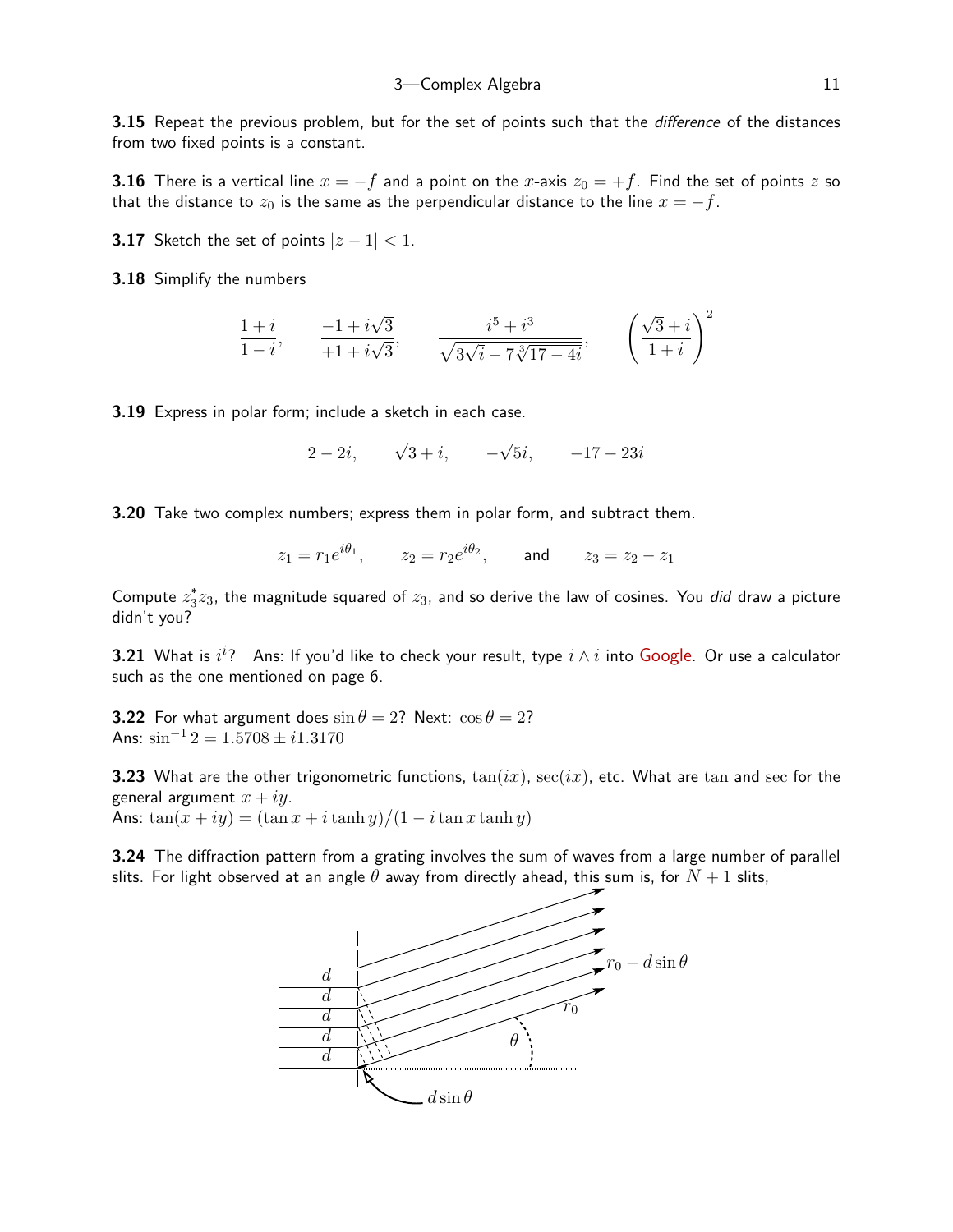$$
\cos\left(kr_0 - \omega t\right) + \cos\left(k(r_0 - d\sin\theta) - \omega t\right) + \cos\left(k(r_0 - 2d\sin\theta) - \omega t\right) + \dots + \cos\left(k(r_0 - Nd\sin\theta) - \omega t\right)
$$

Express this as the real part of complex exponentials and sum the finite series. Show that the resulting wave is

$$
\frac{\sin\left(\frac{1}{2}(N+1)kd\sin\theta\right)}{\sin\left(\frac{1}{2}kd\sin\theta\right)}\cos\left(k(r_0-\frac{1}{2}Nd\sin\theta)-\omega t\right)
$$

Interpret this result as a wave that appears to be coming from some particular point (where?) and with an intensity pattern that varies strongly with  $\theta$ .

<span id="page-11-1"></span>**3.25** (a) If the coefficients in a quadratic equation are real, show that if z is a complex root of the equation then so is  $z^*$ . If you do this by reference to the quadratic formula, you'd better find another way too, because the second part of this problem is

(b) Generalize this to the roots of an arbitrary polynomial with real coefficients.

3.26 You can represent the motion of a particle in two dimensions by using a time-dependent complex number with  $z = x + iy = re^{i\theta}$  showing its rectangular or polar coordinates. Assume that r and  $\theta$  are functions of time and differentiate  $re^{i\theta}$  to get the velocity. Differentiate it again to get the acceleration. You can interpret  $e^{i\theta}$  as the unit vector along the radius and  $ie^{i\theta}$  as the unit vector perpendicular to the radius and pointing in the direction of increasing theta. Show that

<span id="page-11-0"></span>
$$
\frac{d^2z}{dt^2} = e^{i\theta} \left[ \frac{d^2r}{dt^2} - r \left( \frac{d\theta}{dt} \right)^2 \right] + ie^{i\theta} \left[ r \frac{d^2\theta}{dt^2} + 2 \frac{dr}{dt} \frac{d\theta}{dt} \right]
$$
(3.17)

and translate this into the usual language of components of vectors, getting the radial  $(\hat{r})$  component of acceleration and the angular component of acceleration as in section 8.9.

3.27 Use the results of the preceding problem, and examine the case of a particle moving directly away from the origin. (a) What is its acceleration? (b) If instead, it is moving at  $r =$  constant, what is its acceleration? (c) If instead,  $x=x_0$  and  $y=v_0t$ , what are  $r(t)$  and  $\theta(t)$ ? Now compute  $d^2z/dt^2$  from Eq. [\(3.17](#page-11-0)).

**3.28** Was it really legitimate simply to substitute  $x + iy$  for  $\theta_1 + \theta_2$  in Eq. ([3.11](#page-3-2)) to get  $\cos(x + iy)$ ? Verify the result by substituting the expressions for  $\cos x$  and for  $\cosh y$  as exponentials to see if you can reconstruct the left-hand side.

**3.29** The roots of the quadratic equation  $z^2 + bz + c = 0$  are functions of the parameters  $b$  and  $c$ . For real b and c and for both cases  $c > 0$  and  $c < 0$  (say  $\pm 1$  to be specific) plot the trajectories of the roots in the complex plane as b varies from  $-\infty$  to  $+\infty$ . You should find various combinations of straight lines and arcs of circles.

3.30 In integral tables you can find the integrals for such functions as

$$
\int dx e^{ax} \cos bx, \qquad \text{or} \qquad \int dx e^{ax} \sin bx
$$

Show how easy it is to do these by doing both integrals at once. Do the first plus i times the second and then separate the real and imaginary parts.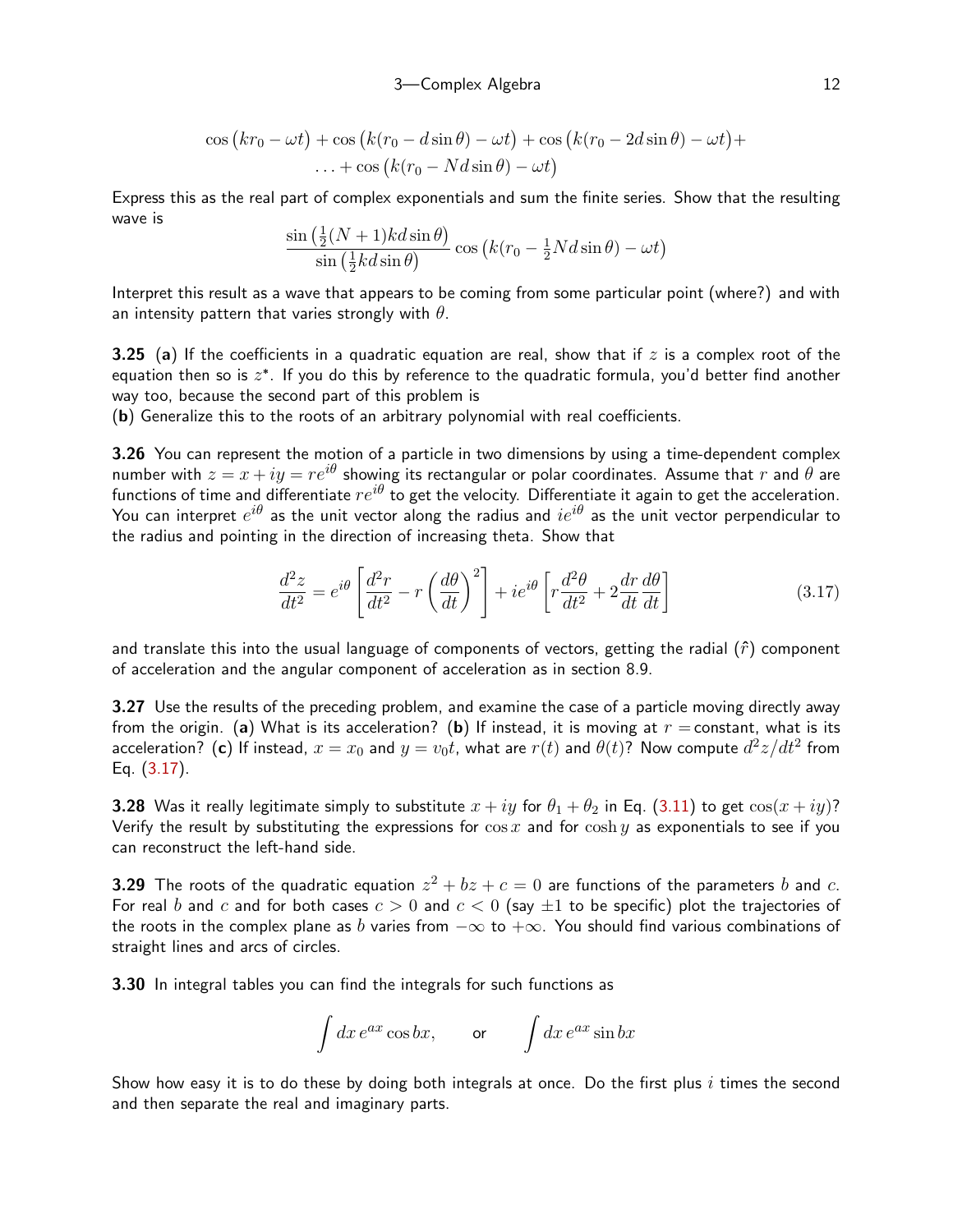3.31 Find the sum of the series

$$
\sum_{1}^{\infty} \frac{i^n}{n}
$$

Ans:  $i\pi/4-\frac{1}{2}$  $\frac{1}{2} \ln 2$ 

**3.32** Evaluate  $|\cos z|^2$ . Evaluate  $|\sin z|^2$ .

**3.33** Evaluate  $\sqrt{1+i}$ . Evaluate  $\ln(1+i)$ . Evaluate  $\tan(1+i)$ .

<span id="page-12-0"></span>3.34 (a) Beats occur in sound when two sources emit two frequencies that are almost the same. The perceived wave is the sum of the two waves, so that at your ear, the wave is a sum of two cosines of  $\omega_1 t$  and of  $\omega_2 t$ . Use complex algebra to evaluate this. The sum is the real part of

$$
e^{i\omega_1 t} + e^{i\omega_2 t}
$$

Notice the two identities

$$
\omega_1=\frac{\omega_1+\omega_2}{2}+\frac{\omega_1-\omega_2}{2}
$$

and the difference of these for  $\omega_2$ . Use the complex exponentials to derive the results; don't just look up some trig identity. Factor the resulting expression and sketch a graph of the resulting real part, interpreting the result in terms of beats if the two frequencies are close to each other. (b) In the process of doing this problem using complex exponentials, what is the trigonometric identity for the sum of two cosines? While you're about it, what is the difference of two cosines? Ans:  $\cos \omega_1 t + \cos \omega_2 t = 2 \cos \frac{1}{2} (\omega_1 + \omega_2) t \cos \frac{1}{2} (\omega_1 - \omega_2) t$ .

<span id="page-12-1"></span>**3.35** Derive using complex exponentials:  $\sin x - \sin y = 2 \sin \left( \frac{x-y}{2} \right) \cos \left( \frac{x+y}{2} \right)$ 

3.36 The equation ([3.4\)](#page-2-2) assumed that the usual rule for multiplying exponentials still holds when you are using complex numbers. Does it? You can prove it by looking at the infinite series representation for the exponential and showing that

$$
e^{a}e^{b} = \left[1 + a + \frac{a^{2}}{2!} + \frac{a^{3}}{3!} + \cdots\right] \left[1 + b + \frac{b^{2}}{2!} + \frac{b^{3}}{3!} + \cdots\right] = \left[1 + (a+b) + \frac{(a+b)^{2}}{2!} + \cdots\right]
$$

You may find Eq. (2.19) useful.

**3.37** Look at the vertical lines in the  $z$ -plane as mapped by Eq.  $(3.16)$  $(3.16)$ . I drew the images of lines y = constant, now you draw the images of the straight line segments  $x =$  constant from  $0 < y < \pi$ . The two sets of lines in the original plane intersect at right angles. What is the angle of intersection of the corresponding curves in the image?

**3.38** Instead of drawing the image of the lines  $x =$  constant as in the previous problem, draw the image of the line  $y = x \tan \alpha$ , the line that makes an angle  $\alpha$  with the horizontal lines. The image of the horizontal lines were radial lines. At a point where this curve intersects one of the radial lines, what angle does the curve make with the radial line? Show that the answer is  $\alpha$ , the same angle of intersection as in the original picture.

**3.39** Write each of these functions of z as two real functions u and v such that  $f(z) = u(x, y) +$  $iv(x, y)$ .

$$
z^3
$$
,  $\frac{1+z}{1-z}$ ,  $\frac{1}{z^2}$ ,  $\frac{z}{z^*}$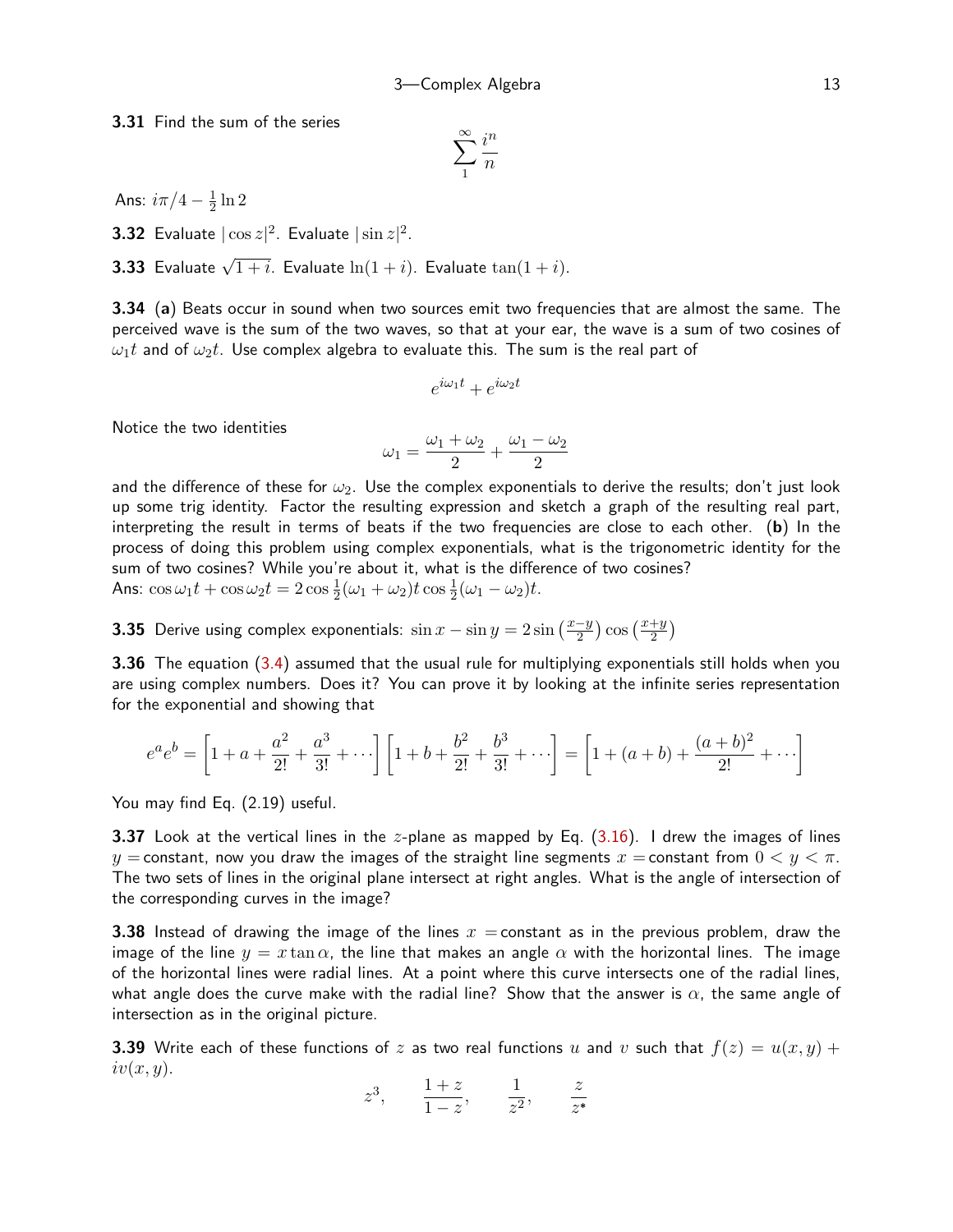**3.40** Evaluate  $z^i$  where  $z$  is an arbitrary complex number,  $z = x + i y = r e^{i \theta}$ .

**3.41** What is the image of the domain  $-\infty < x < +\infty$  and  $0 < y < \pi$  under the function  $w = \sqrt{z}$ ? Ans: One boundary is a hyperbola.

**3.42** What is the image of the disk  $|z - a| < b$  under the function  $w = cz + d$ ? Allow c and d to be complex. Take a real.

**3.43** What is the image of the disk  $|z - a| < b$  under the function  $w = 1/z$ ? Assume  $b < a$ . Ans: Another disk, centered at  $a/(a^2-b^2).$ 

**3.44** (a) Multiply  $(2 + i)(3 + i)$  and deduce the identity

$$
\tan^{-1}(1/2) + \tan^{-1}(1/3) = \pi/4
$$

(b) Multiply  $(5+i)^4(-239+i)$  and deduce

$$
4\tan^{-1}(1/5) - \tan^{-1}(1/239) = \pi/4
$$

For (b) a sketch will help sort out some signs.

(c) Using the power series representation of the  $\tan^{-1}$ , Eq. (2.27), how many terms would it take to compute 100 digits of  $\pi$  as  $4 \tan^{-1} 1$ ? How many terms would it take using each of these two representations, (a) and (b), for  $\pi$ ? Ans: Almost a googol versus respectively about 540 and a few more than 180 terms.

**3.45** Use Eq. [\(3.9\)](#page-3-1) and look back at the development of Eq. (1.4) to find the  $\sin^{-1}$  and  $\cos^{-1}$  in terms of logarithms.

**3.46** Evaluate the integral  $\int_{-\infty}^{\infty}dx\,e^{-\alpha x^2}\cos\beta x$  for fixed real  $\alpha$  and  $\beta$ . Sketch a graph of the result versus  $\beta$ . Sketch a graph of the result versus  $\alpha$ , and why does the graph behave as it does? Notice the rate at which the result approaches zero as either  $\alpha \to 0$  or  $\alpha \to \infty$ . The behavior is very different in the two cases. Ans:  $e^{-\beta^2/4\alpha}\sqrt{\pi/\alpha}$ 

**3.47** Does the equation  $\sin z = 0$  have any roots other than the real ones? How about the cosine? The tangent?

**3.48** Compute (a)  $\sin^{-1}i$ . (b)  $\cos^{-1}i$ . (c)  $\tan^{-1}i$ . (d)  $\sinh^{-1}i$ . Ans:  $\sin^{-1}i = 0 + 0.881i$ ,  $\cos^{-1} i = \pi/2 - 0.881 i.$ 

3.49 By writing

$$
\frac{1}{1+x^2} = \frac{i}{2} \left[ \frac{1}{x+i} - \frac{1}{x-i} \right]
$$

and integrating, check the equation

$$
\int_0^1 \frac{dx}{1+x^2} = \frac{\pi}{4}
$$

**3.50** Solve the equations (a)  $\cosh u = 0$  (b)  $\tanh u = 2$  (c)  $\operatorname{sech} u = 2i$ Ans:  ${\rm sech}^{-1} \, 2i = 0.4812 - i 1.5707$ 

**3.51** Solve the equations (a)  $z - 2z^* = 1$ is a root. Compare the result of problem [3.25](#page-11-1).

 $\beta^3-3z^2+4z=2i$  after verifying that  $1+i$